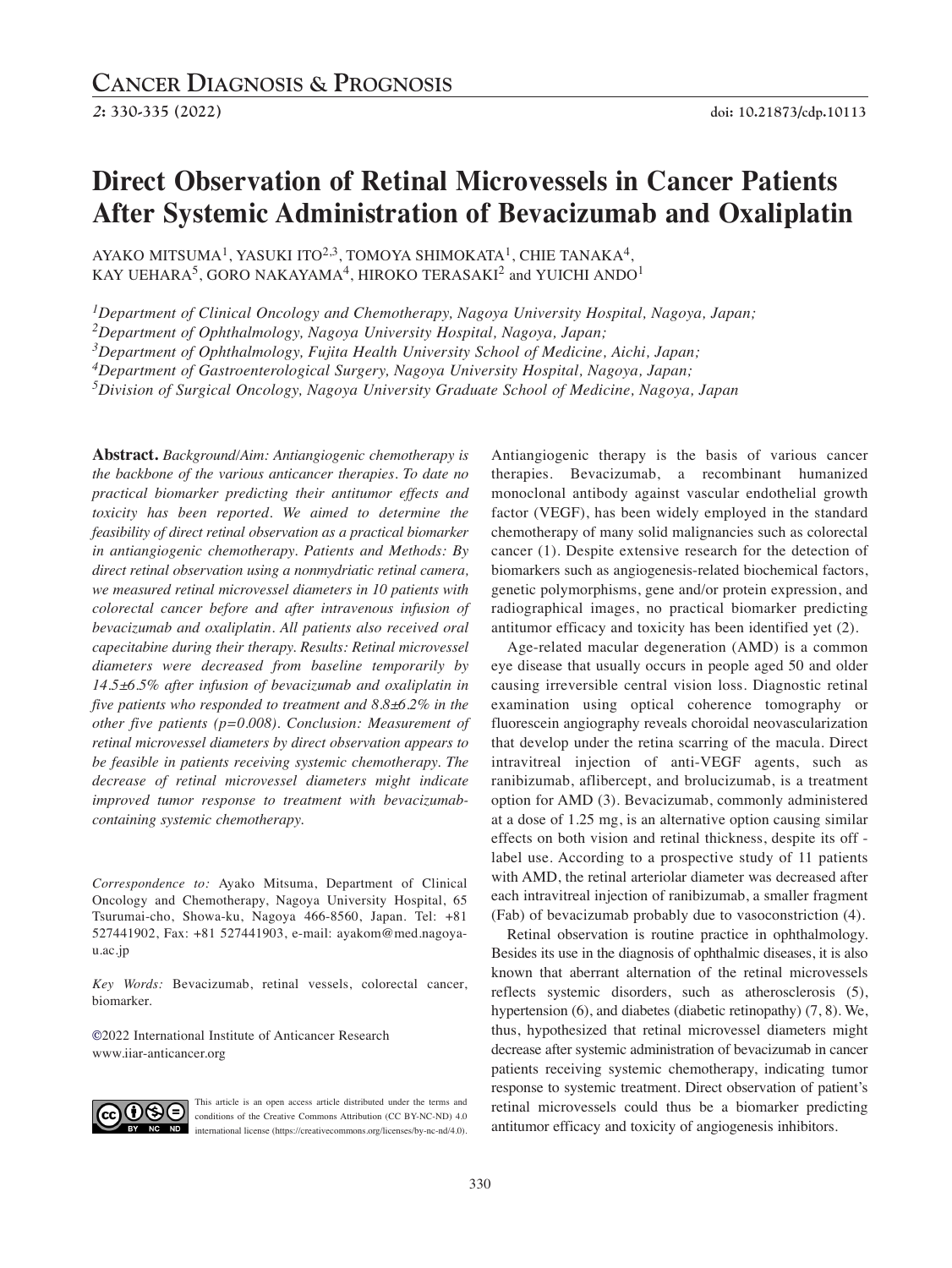|                | Age | Sex | Courses | Microvessel<br>diameter* $(\%)$ | Tumor<br>shrinkage** | Histopathological<br>regression*** | Treatment-related<br>hypertension |
|----------------|-----|-----|---------|---------------------------------|----------------------|------------------------------------|-----------------------------------|
|                | 54  | М   | 2, 3, 4 | 7.6                             | PR                   | Grade 2                            |                                   |
| $\overline{c}$ | 67  | M   | 2, 3, 4 | 12.0                            | PR                   | Grade 2                            | Grade 2                           |
| 3              | 43  | M   | 2, 3, 4 | 8.1                             | <b>PR</b>            | Grade 1a                           |                                   |
| $\overline{4}$ | 59  | M   | 3, 4    | 9.8                             | <b>PR</b>            | Grade 1b                           | Grade 2                           |
| 5              | 45  | F   | 3, 4    | 16.8                            | PR                   | Grade 1b                           |                                   |
| 6              | 49  | M   | 2, 3, 4 | 9.9                             | <b>SD</b>            | Grade 1a                           | Grade 2                           |
| 7              | 49  | M   | 3, 4    | 8.4                             | <b>SD</b>            | Grade 2                            |                                   |
| 8              | 67  | M   | 2, 3, 4 | 8.9                             | <b>SD</b>            | Grade 1a                           |                                   |
| 9              | 36  | M   | 2, 3, 4 | 9.2                             | <b>SD</b>            | Grade 1b                           |                                   |
| 10             | 29  | M   | 2, 3, 4 | 8.5                             | <b>SD</b>            | Grade 2                            |                                   |

#### Table I. *Patient characteristics.*

\*The average decrease of retinal microvessel diameters. \*\*PR (partial response) and SD (stable disease) are comparable to PR and SD, respectively, defined with RECIST criteria. \*\*\*Grades of histopathological regression were assessed according to the Japanese Society for Cancer of the Colon and Rectum (13): Grade 1a, minimal effect (necrosis less than one-third of the lesion); Grade 1b, mild effect (necrosis less than two-third but onethird or more of the lesion); Grade 2, moderate effect (necrosis more than two-third of the lesion). There were no Grade 0, no regression or Grade 3, no tumor cells (pathological complete response) patients.

# **Patients and Methods**

This research was performed in compliance with the Declaration of Helsinki and was approved from the institutional Review Board (No. 1050). Each patient provided written informed consent for participating in the study.

*Patients.* A total of 70 patients with colorectal cancer that received chemotherapy with or without bevacizumab in an outpatient setting between April 2011 and August 2012 were evaluated. Among these patients, 10 patients received scheduled preoperative chemotherapy consisting of intravenous bevacizumab 7.5 mg/kg and oxaliplatin 130 mg/m2 on day one in combination with oral capecitabine 1,000 mg/m2 twice daily for two weeks, followed by a one week break, repeated every three weeks.

As a routine practice, patients who had a record of thrombotic diseases, interstitial pneumonia, peptic ulcer, hemoptysis, or other bleeding or coagulation disorders, as well as patients receiving anticoagulants or aspirin were excluded from the bevacizumab receiving arm.

*Measurement of retinal microvessel diameters*. Retinal photographs, left or right, were obtained using a nonmydriatic retinal camera (AFC-230, Nidek, Gamagori, Japan) before (baseline) and after each intravenous infusion of bevacizumab and oxaliplatin, throughout the therapy period in each patient. Measurements were commonly collected with a total of three treatments from the second to the fourth preoperative courses as they were enrolled before the second course. Retinal photographs were usually collected within one hour after the end of infusion. Based on our preliminary study of six healthy volunteer subjects (three males and three females), there were no significant modifications in retinal microvessel diameters due to daily activities such as walking and eating.

As retinal arteries and veins demonstrated similar decrease in diameters in another preliminary study, retinal veins were examined for the following analyses: diameters of retinal veins were measured at any eight locations within  $\times$ 1.5-fold of the diameter of the optic disc from the outer edge of the optic disc on retinal photograph using Adobe Photoshop™ version 9 (Adobe Systems Incorporated, San Jose, CA, USA). The retinal vessel diameter on each photograph was standardized based on the diameter of the optic disc. The measurement was repeated by five different investigators to minimize inter-investigator variation.

R software, version 2.15.0 (R Foundation for Statistical Computing, Vienna, Austria) was used for statistical analysis.

#### **Results**

No significant difference was observed in the decrease of microvessel diameters between right and left fundi in five patients who received chemotherapy with bevacizumab  $(15.1\pm7.2\%$  in right fundus;  $16.0\pm5.7\%$  in left fundus, mean $\pm$ standard deviation, total 24 records). It was thus decided for each patient whether the left or the right fundus would be examined, but the same fundi were examined before and after chemotherapy. Furthermore, a decrease of retinal microvessel diameter persisted for several hours after the end of bevacizumab and oxaliplatin infusions, and it usually recovered by the initiation of the next chemotherapy.

Retinal microvessels diameters of 10 patients (nine males and one female) with a median age of 49 years (range=29-67 years) decreased 9.9±2.6% (total 54 records) from baseline after the end of bevacizumab and oxaliplatin infusions, and then recovered by the initiation of the subsequent chemotherapy three weeks later, as presented in the preliminary studies (Table I, Figure 1). Among the 10 patients, five achieved a tumor shrinkage of the primary lesion of more than 30% on radiological images, equivalent to partial response defined with RECIST criteria, while the other five did not. Retinal microvessel diameters of the five responders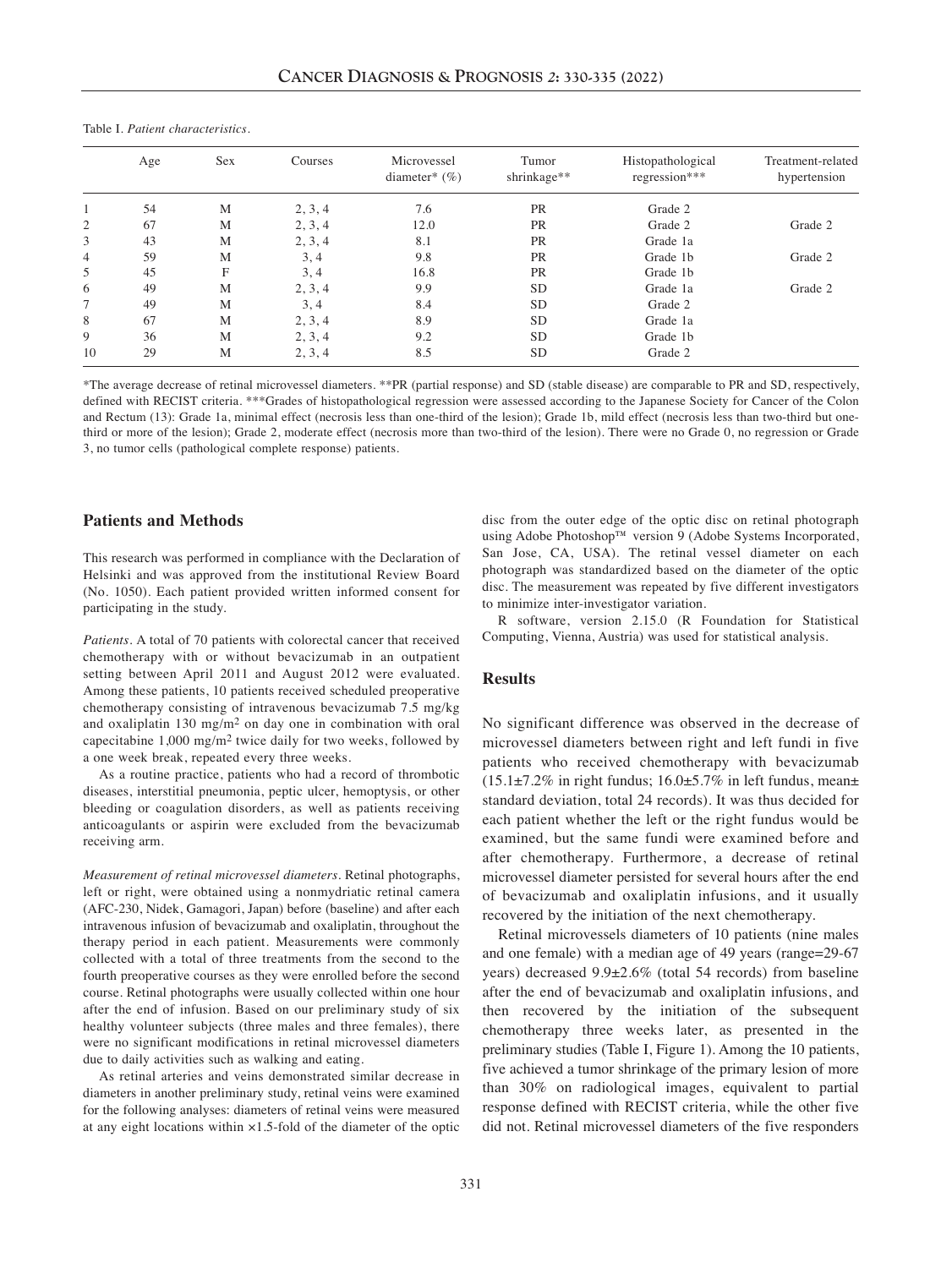







Figure 1. Left retinal photographs of a representative case. (A) Retinal photographs of a 54-year-old male before (left) and after (right) infusions of bevacizumab and oxaliplatin in the third course. The diameter of retinal microvessels (veins, arrows) appears to be shorter after the treatment. (B) Serial changes of retinal microvessel diameters before and after treatment in the second, third, and fourth courses. The diameters (mean±standard error) decreased from baseline temporarily after the infusions, and then recovered by the initiation of the next treatment.

decreased temporarily from baseline by 12.3±5.4% (in a total of 26 records), while that of the five nonresponders decreased by 8.2±5.6% (in a total 28 records, *p=*0.008, Wilcoxon rank sum test, Figure 2). In contrast, the decrease of retinal microvessel diameters of four patients who obtained moderate histopathological regression (Grade 2, necrosis more than twothird of the lesion, 11) did not differ from that of the other nonresponders (9.1±1.7%, total 22 records *vs.* 10.4±2.9%, in a total of 32 records). Among the 10 patients, three experienced bevacizumab-associated grade 2 hypertension (increased blood pressure) according to CTCAE version 4.0 during treatment. No significant difference in the change of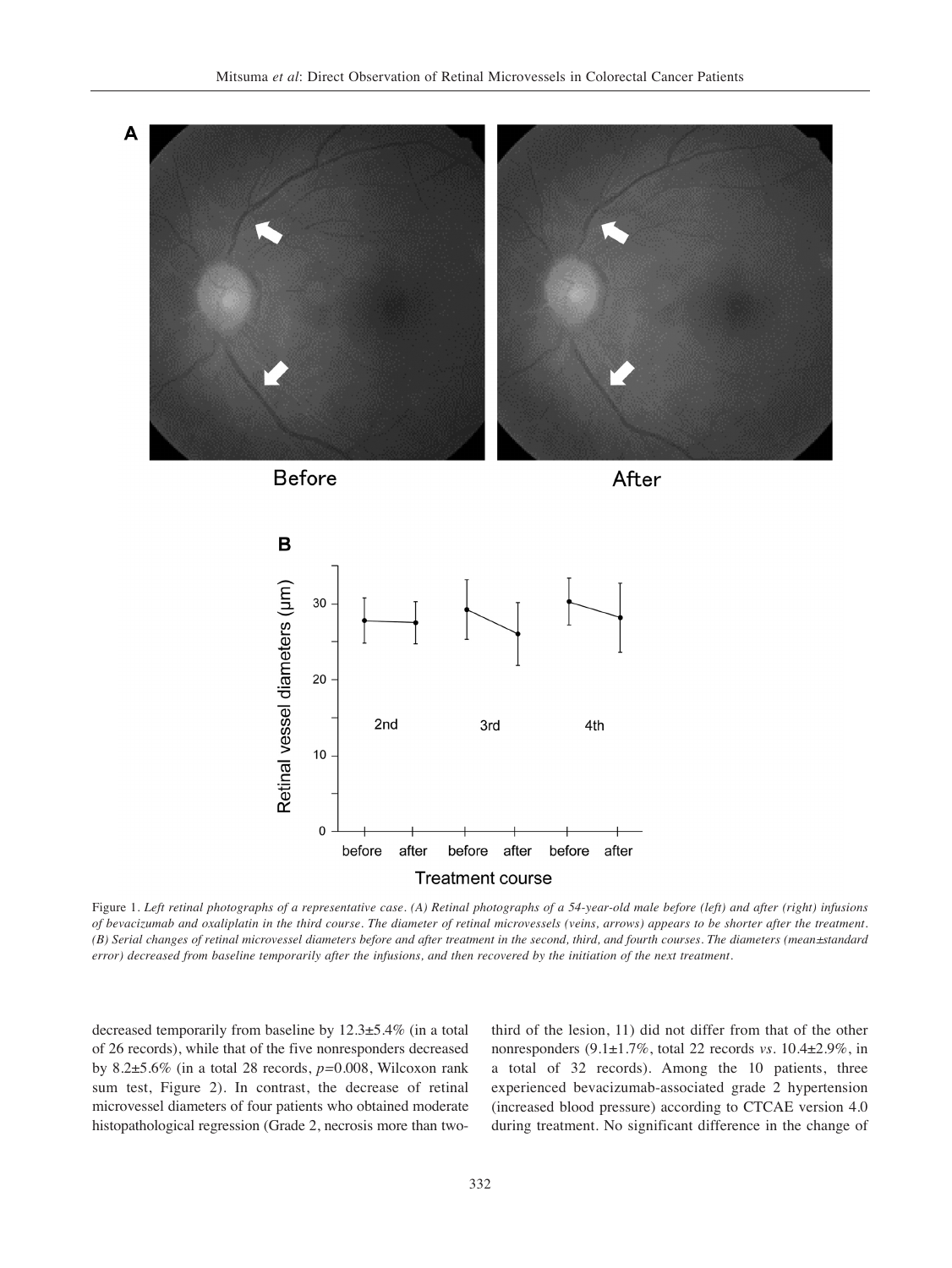

Figure 2. *Decrease of retinal microvessel diameters and tumor reduction (n=10). A decrease of retinal microvessel diameters was higher in responders than in nonresponders (p=0.008, Wilcoxon rank sum test). Box plots indicate the upper and lower quartiles and mean, with the whiskers showing 95% confidence intervals, and outliers.*

the retinal microvessel diameters was observed among the three patients  $(10.6\pm1.0\%$ , in a total of 16 records) and the other seven patients (9.63±2.9%, total 38 records).

In addition, the findings from another 68-year-old female patient who continued bevacizumab-based chemotherapy for more than one year revealed an association between the decrease of retinal microvessel diameters and the efficacy of chemotherapy (Figure 3). The decrease of retinal microvessel diameters was relatively consistent (2.7±4.0%, mean±standard error, in a total of eight records) while the chemotherapy was effective. On the other hand, the decrease was inconsistent (1.6±9.6%, total four records) while the patient continued receiving the same chemotherapeutic scheme despite clinical disease progression. After switching to another chemotherapy, the decrease on microvessel diameters was superior and consistent (14.4±5.8%, in a total 18 records).

# **Discussion**

With the direct observation of retina in patients who received bevacizumab-based chemotherapy, the retinal microvessel diameters were observed to be decreased from baseline temporarily, shortly after a systemic infusion of bevacizumab. Although the underlying mechanism of this interesting phenomenon remains unclear (9, 10), bevacizumab causes vasoconstriction by decreasing blood flow in the retinal microvessels, thus reducing the diameter of microvessels. As it is believed that angiogenesis inhibitors exert their therapeutic effects by reducing blood flow to the



Figure 3. *Relative retinal microvessel diameters of a representative case. In a 68-year-old female patient, the decrease of retinal microvessel diameters was stable while the treatment was effective from the first to the eighth course (C1-C8). The change of the diameters was inconsistent while the patient continued the same treatment despite disease progression from the ninth to the 12th course (C9-C12). After switching to another chemotherapy (C13-C30), the decrease was more significant and consistent (p=0.0004, Kruskal-Wallis test). The box plots indicate the upper and lower quartiles and mean, with the whiskers showing 95% confidence intervals. CapeOX+Bev, Oxaliplatin, capecitabine, and bevacizumab; FOLFIRI+ Bev, fluorouracil, folinic acid, irinotecan, and bevacizumab.*

tumor, it is expected that a decrease of retinal microvessel diameter could reflect a response to systemic treatment with bevacizumab-based chemotherapy. In particular, in the present study it was observed that a decrease in microvessel diameters was associated with greater tumor reduction.

Apart from the limited number of patients, this preliminary study contains some further limitations, and the results should thus be interpreted with caution. Initially, the decrease of retinal vessel diameters was not related with histopathological tumor response or toxicity (hypertension) in the present study. If retinal microvessel diameter can accurately reflect response to systemic treatment, it should also be correlated with the histopathological tumor response as well as with toxicity. Moreover, the possibility that this phenomenon is specific to bevacizumab or other angiogenesis inhibitors should not be excluded as oxaliplatin in combination with bevacizumab may also decrease the retinal microvessel diameters. The present study did not examine a sufficient number of patients receiving monotherapy of oxaliplatin or bevacizumab. The ratio of oxaliplatin and bevacizumab contribution to vascular modifications thus remains unclear.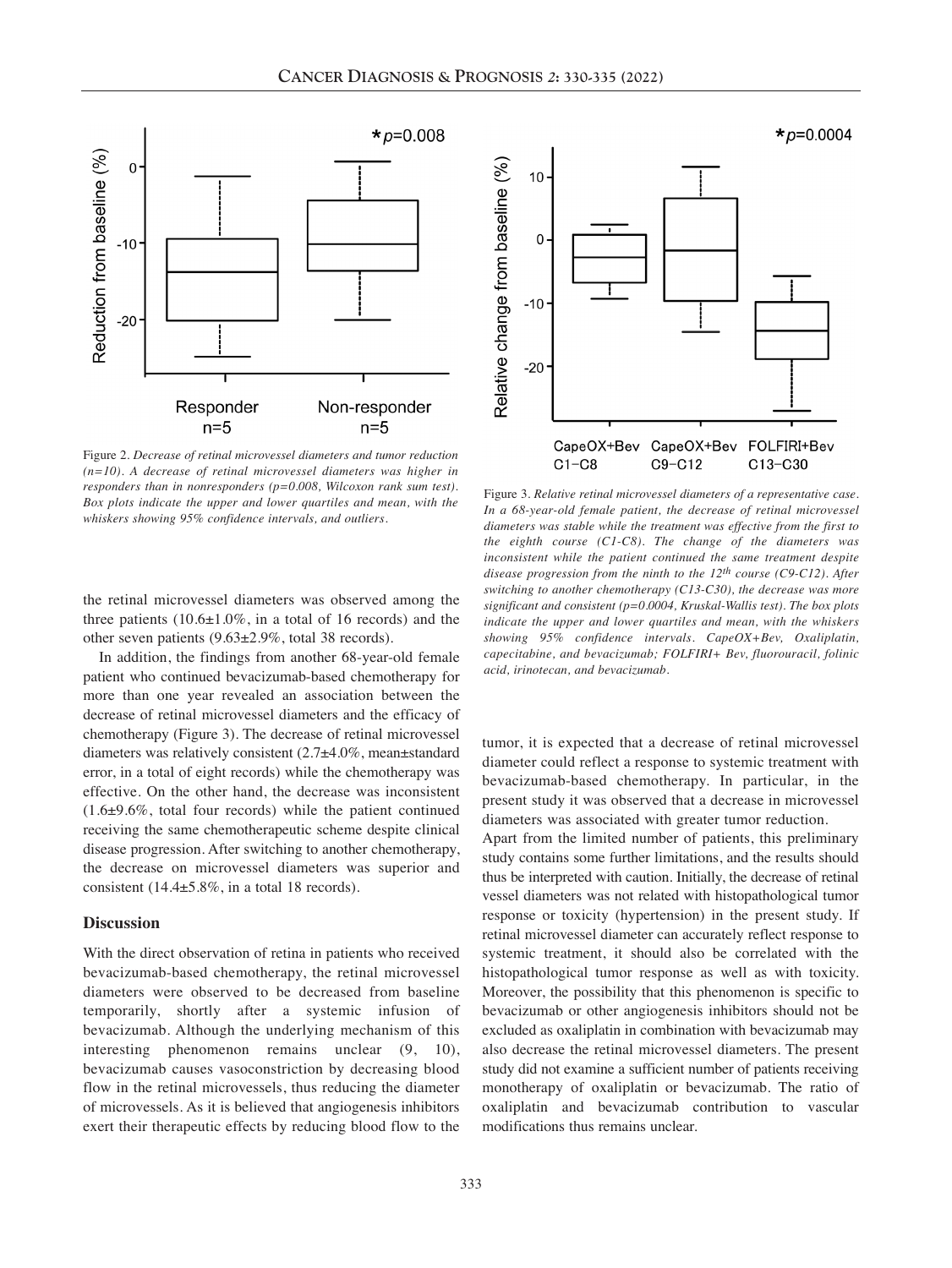Nevertheless, this study demonstrated that direct observation of retinal microvessels is feasible in patients receiving systemic chemotherapy. As fundus examination is a noninvasive technique in ophthalmology and retinal microvessels are the only vessels in the body that can be directly observed, ophthalmologic assessment of retinal microvessels could be a potential biomarker candidate for the assessment of systemic treatment response upon angiogenesis inhibitors treatment like bevacizumab.

The UK Biobank, which includes 68,550 participants, uses fully-automated image analysis to assess non-mydriatic retinal imaging, blood pressure, and arteriosclerosis index (11). Recently retinal capillary density and caliber have been associated with the severity of diabetic retinopathy derived by optical coherent tomography angiography (OCTA) from a cross-sectional study involving about 600 eyes in the United States (12). Development of easy analytical systems enables assessment of blood pressure or diabetic retinopathy in large numbers in the real world clinics. Such technologies may be utilized to evaluate retinal microvessel diameters in large numbers of cancer patients, which may play an important role in detecting therapeutic effects and side effects of new angiogenesis inhibitors.

#### **Conflicts of Interest**

Dr. Ando reports grants and personal fees from Chugai Pharmaceutical Co., Ltd., grants and personal fees from Kyowa Kirin Co., Ltd., grants and personal fees from Nippon Kayaku Co., Ltd., grants and personal fees from Yakult Honsha Co., Ltd., grants and personal fees from Ono Pharmaceutical Co., Ltd., grants and personal fees from Taiho Pharmaceutical Co., Ltd., grants and personal fees from Daiichi-Sankyo Co., Ltd., grants and personal fees from Eisai Co., Ltd., personal fees from Eli Lilly Japan K.K., personal fees from Novartis Pharma K.K., personal fees from Bayer Holding Ltd., personal fees from Bristol-Myers Squibb, personal fees from Sawai Pharmaceutical Co., Ltd, personal fees from Roche Diagnostics K.K., personal fees from MSD K.K, personal fees from Astellas Pharma Inc., personal fees from Otsuka Holdings Co., Ltd., personal fees from Sanwa Kagaku Kenkyusho Co., Ltd., personal fees from Hisamitsu Pharmaceutical Co., Inc., and grants from Mochida Pharmaceutical Co., Ltd.

Dr. Nakayama reports personal fees from Chugai Pharmaceutical Co., Ltd., personal fees from Yakult Honsha Co., Ltd., personal fees from Taiho Pharmaceutical Co., Ltd., personal fees from Eli Lilly Japan K.K., personal fees from Miyarinsan Pharmaceutical Co., Ltd., personal fees from Takeda Pharmaceutical Co., Ltd., and research funding to his institution from Eli Lilly Japan K.K. as outside the submitted work. All remaining Authors have declared no conflicts of interest.

# **Authors' Contributions**

Conceptualization, A.M., Y.I., Y.A.; Methodology, A.M., Y.I., T.S., Y.A.; Software, A.M., Y.I.; Validation, A.M., T.S., Y.I.; Formal Analysis, A.M.; Investigation, A.M., Y.I., T.S., C.I., K.U., G.N., Y.A.; Writing – Original Draft Preparation, A.M.; Writing – Review & Editing, A.M., Y.A.; Visualization, A.M., Y.I., Y.A.; Supervision, H.T., Y.A; Project Administration, A.M., Y.A.; Funding Acquisition, Y.A. All Authors have read and agreed to the published version of the manuscript.

### **Acknowledgements**

This work was supported by JSPS KAKENHI Grant Number 23590638. We would like to thank Keiko Yoshida, Yukiko Kato, Kiyoko Miura, and Yuka Murasaki for their support of this study.

#### **References**

- 1 Yamada Y, Denda T, Gamoh M, Iwanaga I, Yuki S, Shimodaira H, Nakamura M, Yamaguchi T, Ohori H, Kobayashi K, Tsuda M, Kobayashi Y, Miyamoto Y, Kotake M, Shimada K, Sato A, Morita S, Takahashi S, Komatsu Y and Ishioka C: S-1 and irinotecan plus bevacizumab versus mFOLFOX6 or CapeOX plus bevacizumab as first-line treatment in patients with metastatic colorectal cancer (TRICOLORE): a randomized, open-label, phase III, noninferiority trial. Ann Oncol *29(3)*: 624- 631, 2018. PMID: 29293874. DOI: 10.1093/annonc/mdx816
- 2 Schneider BP, Shen F and Miller KD: Pharmacogenetic biomarkers for the prediction of response to antiangiogenic treatment. Lancet Oncol *13(10)*: e427-e436, 2012. PMID: 23026828. DOI: 10.1016/S1470-2045(12)70275-9
- 3 Avery RL, Pieramici DJ, Rabena MD, Castellarin AA, Nasir MA and Giust MJ: Intravitreal bevacizumab (Avastin) for neovascular age-related macular degeneration. Ophthalmology *113(3)*: 363- 372.e5, 2006. PMID: 16458968. DOI: 10.1016/j.ophtha.2005. 11.019
- 4 Papadopoulou DN, Mendrinos E, Mangioris G, Donati G and Pournaras CJ: Intravitreal ranibizumab may induce retinal arteriolar vasoconstriction in patients with neovascular age-related macular degeneration. Ophthalmology *116(9)*: 1755-1761, 2009. PMID: 19560206. DOI: 10.1016/j.ophtha.2009.03.017
- 5 Liew G, Kaushik S, Rochtchina E, Tan AG, Mitchell P and Wang JJ: Retinal vessel signs and 10-year incident age-related maculopathy: the Blue Mountains Eye Study. Ophthalmology *113(9)*: 1481-1487, 2006. PMID: 16828507. DOI: 10.1016/ j.ophtha.2006.03.051
- 6 Klein R, Klein BE, Tomany SC and Wong TY: The relation of retinal microvascular characteristics to age-related eye disease: the Beaver Dam eye study. Am J Ophthalmol *137(3)*: 435-444, 2004. PMID: 15013865. DOI: 10.1016/j.ajo.2003.10.020
- 7 Terai N, Haustein M, Siegel A, Stodtmeister R, Pillunat LE and Sandner D: Diameter of retinal vessels in patients with diabetic macular edema is not altered by intravitreal ranibizumab (lucentis). Retina *34(7)*: 1466-1472, 2014. PMID: 24457978. DOI: 10.1097/IAE.0000000000000095
- Ikram MK, van Leeuwen R, Vingerling JR, Hofman A and de Jong PT: Retinal vessel diameters and the risk of incident agerelated macular disease: the Rotterdam Study. Ophthalmology *112(4)*: 548-552, 2005. PMID: 15808242. DOI: 10.1016/ j.ophtha.2004.10.038
- 9 Hegde PS, Jubb AM, Chen D, Li NF, Meng YG, Bernaards C, Elliott R, Scherer SJ and Chen DS: Predictive impact of circulating vascular endothelial growth factor in four phase III